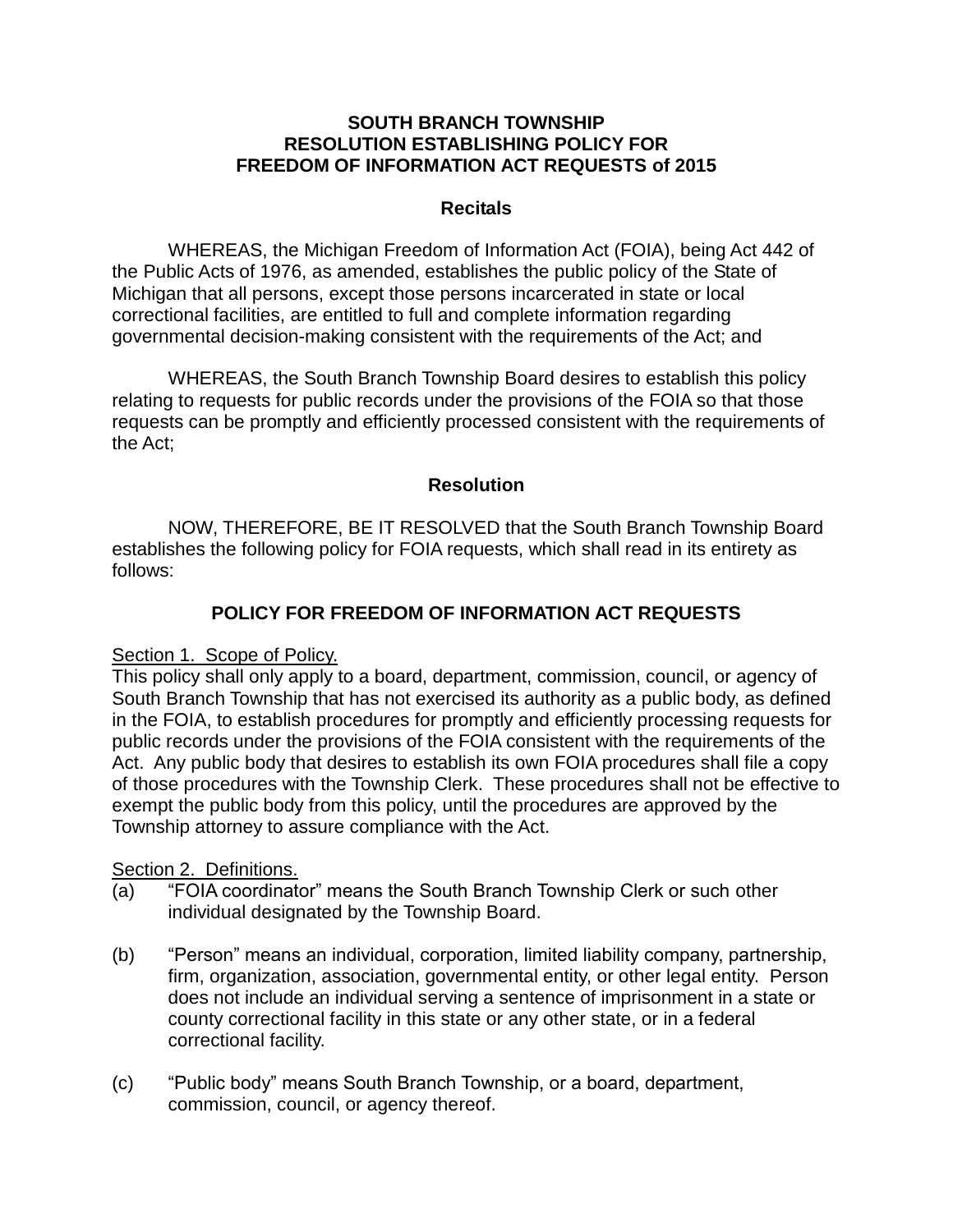- (d) "Public record" means a writing prepared, owned, used, in the possession of, or retained by a public body in the performance of an official function, from the time it is created. Public record does not include computer software.
- (e) "Unusual circumstances" means any 1 or a combination of the following, but only to the extent necessary for the proper processing of a request:
	- (i) The need to search for, collect, or appropriately examine or review a voluminous amount of separate and distinct public records pursuant to a single request.
	- (ii) The need to collect the requested public records from numerous field offices, facilities, or other establishments which are located apart from the particular office receiving or processing the request.
- (f) "Writing" means handwriting, typewriting, printing, photostating, photographing, photocopying, and every other means of recording, and includes letters, words, pictures, sounds, or symbols, or combinations thereof, and papers, maps, magnetic or paper tapes, photographic films or prints, microfilm, microfiche, magnetic or punched cards, discs, drums, or other means of recording or retaining meaningful content.
- (g) "Written request" means a writing that asks for information, and includes a writing transmitted by facsimile, electronic mail, or other electronic means.

## Section 3. FOIA Coordinator; Duties.

- (a) The FOIA Coordinator, as defined in this policy, may designate another individual to assist in carrying out the duties specified in this policy and in the FOIA itself.
- (b) The FOIA Coordinator shall be responsible for accepting and processing requests for public records under the FOIA and shall be responsible for approving denials under the FOIA. The FOIA Coordinator shall keep a copy of all written requests for public records on file for no less than one (1) year.
- (c) The FOIA Coordinator shall review the Township's spam and junk email folders on a regular basis, which shall be no less than monthly to help ensure that requests for public records are processed in a timely manner.
- (d) The FOIA Coordinator shall provide a requesting person a reasonable opportunity for inspection and examination of its public records, and shall furnish reasonable facilities for making memoranda or abstracts from its public records during the usual business hours. However, in the event that the FOIA Coordinator determines that it is necessary to protect public records from loss, unauthorized alteration, mutilation, or destruction or if the FOIA Coordinator determines that personal inspection of records by a requesting person will cause excessive and unreasonable interference with the discharge of the functions of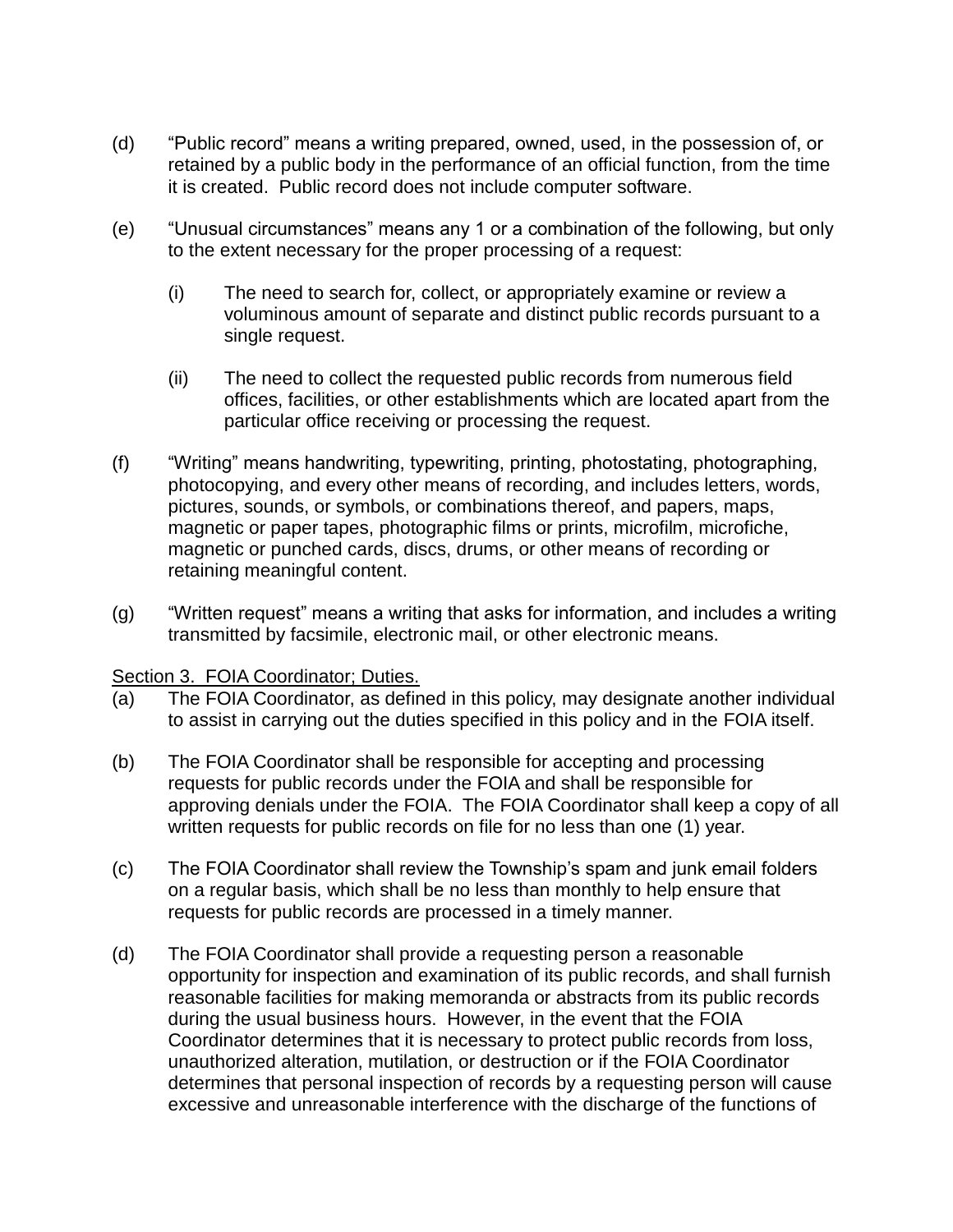the various Township departments and agencies, the FOIA Coordinator may determine that only copies of the requested records will be provided and that copies will be prepared in the normal course of business and during normal business hours by Township employees.

- (e) The FOIA Coordinator shall make this policy and a written summary of this policy available to the public without charge in response to a written request and upon request by visitors at the Township offices.
- (f) If the Township maintains an Internet website, this policy and a written summary of this policy shall be maintained on the Township's website at: [www.southbranchtownship.com,](http://www.southbranchtownship.com/) so a link to those documents will be provided in lieu of providing paper copies of those documents.
- (g) The FOIA Coordinator shall, upon written request, furnish a certified copy of a public record at no additional cost to the person requesting the public record.

## Section 4. Requests for Public Records.

- Except as provided in this section, all requests for public records shall be in writing. Requests transmitted by facsimile, electronic mail, and other electronic means shall be considered written requests and shall be deemed received on the following business day. If the FOIA Coordinator determines in the sole exercise of his or her discretion that a request for a public record is simple and limited in scope, then the FOIA Coordinator may process the request, including providing a copy of the public record, without the request being in writing.
- (b) If a request for public records is received by a Township employee other than the FOIA Coordinator, the request shall be date-stamped and immediately forwarded to the FOIA Coordinator.
- (c) If a person makes a verbal, non-written request for a public record believed to be available on the Township's website, where practicable and to the best ability of the FOIA Coordinator or employee receiving the request, the person shall be informed of the pertinent website address for the requested public record. If the request is made to an employee, that employee shall immediately notify the FOIA Coordinator of the request and the information provided.
- (d) If an individual makes a verbal, non-written request for a public record and the FOIA Coordinator determines that the request is not simple and limited in scope, then the FOIA Coordinator shall deliver or mail to the person making the request a written form on which the individual can formally submit his or her request.
- (e) All requests for a public record shall describe the public record in sufficient detail to enable the FOIA Coordinator to find the public record.
- (f) A person may subscribe to future issuance of public records that are created, issued, or disseminated on a regular basis. Such a subscription shall be valid for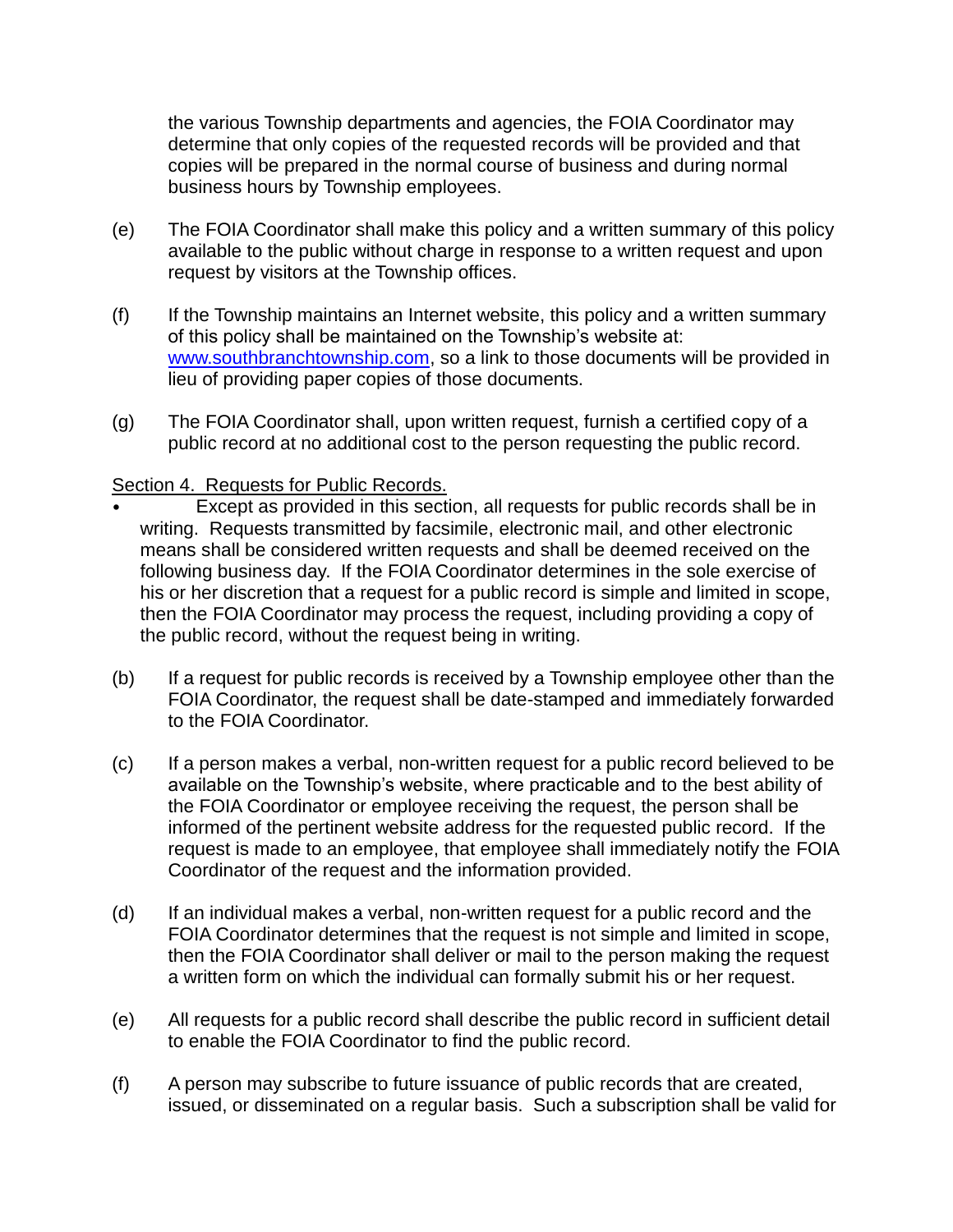six (6) months, and may be renewed. When a public record covered by a subscription is created, the FOIA Coordinator shall deliver or mail a copy of the public record to the person holding the subscription at the address provided for that purpose.

- (g) Public records, including Township assessing records, are available for inspection during the Township's customary business hours, with the exception of holidays the Township offices are closed. Members of the public who desire to inspect public records or to obtain copies of those public records outside of the customary business hours may contact the FOIA Coordinator through the Township website (by telephone and/or email) to schedule an appointment for such an inspection or to arrange to obtain such copies.
- (h) A person serving a sentence of imprisonment in a local, state or federal correctional facility is not entitled to submit a request for a public record. The FOIA Coordinator shall therefore deny all such requests on that basis.

## Section 5. Time Limitations in which to Respond to Request.

Unless the person making the request agrees in writing to a different time period, the FOIA Coordinator shall respond to the request for a public record within five (5) business days after receiving the request. For written requests made by facsimile, electronic mail, or other electronic transmission, the date of receipt of the request is the day after the electronic transmission is made. The FOIA Coordinator shall respond to the request for a public record by doing one (1) of the following:

- (a) Granting the request.
- (b) Issuing a written notice to the requesting person denying the request.
- (c) Granting the request in part and issuing a written notice to the requesting person denying the request in part.
- (d) Issuing a notice extending for not more than ten (10) business days the period during which he or she will respond to the request. The FOIA Coordinator shall not issue more than one (1) notice of extension for a particular request. Any such notice of extension shall specify the reasons for the extension and the date by which the FOIA Coordinator shall respond to the request in the manner provided in (a) - (c) above, which shall be no more than fifteen (15) days from the date the request was received.
- (e) Issuing a written notice indicating that the public record requested is available at no charge on the Township's website.

#### Section 6. Procedures when Request is Granted.

(a) If the request is granted, or granted in part, the FOIA Coordinator shall require that payment be made in full for the allowable fees associated with responding to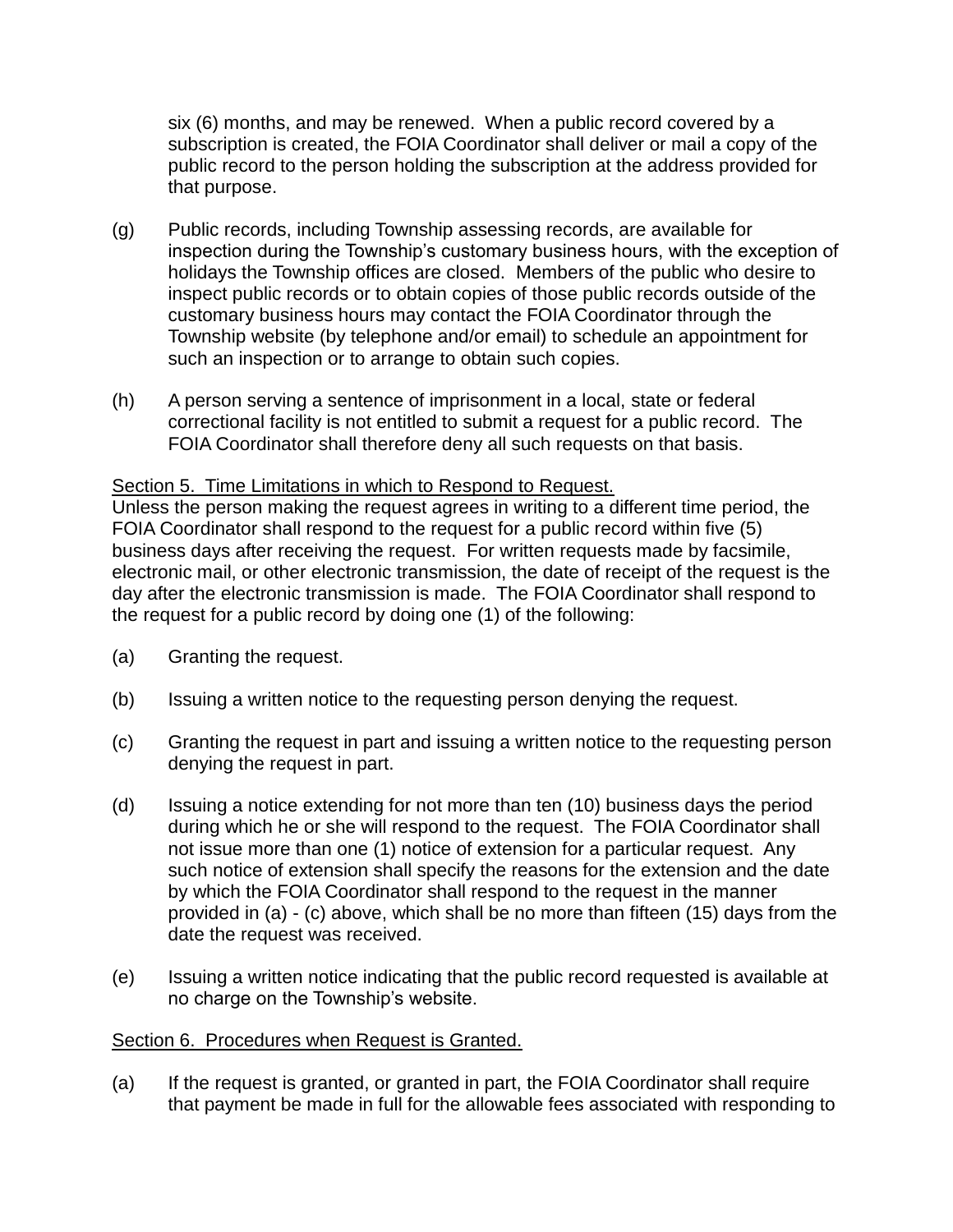the request before the public record is made available.

- (b) The FOIA Coordinator shall provide a detailed itemization of the allowable costs incurred to process the request to the person making the request.
- (c) Except as provided herein, a copy of this policy and a summary of this policy shall be provided to the requestor free of charge in response to a written request for the policy. Provided, however, that if this policy and a summary of this policy are maintained on the Township's website at: [www.southbranchtownship.com,](http://www.southbranchtownship.com/) a link to this policy and a summary of this policy shall be provided in lieu of providing paper copies of these documents.
- (d) If the cost of processing a FOIA request is \$50 or less, the requester shall be notified of the amount due and where the documents can be obtained.
- (e) If the cost of processing a FOIA request is expected to exceed \$50 based on a good-faith calculation, or if the requestor has not paid in full for a previously granted request, the FOIA Coordinator shall require a good-faith deposit pursuant to Section 10(b) of this policy before processing the request.
- (f) In making the request for a good-faith deposit the FOIA Coordinator shall provide the requestor with a detailed itemization of the allowable costs estimated to be incurred by the Township to process the request and also provide a best efforts estimate of a time frame it will take the FOIA Coordinator to provide the records to the requestor. The best efforts estimate shall not be binding on the Township, but shall be made in good faith and shall strive to be reasonably accurate, given the nature of the request in the particular instance, so as to provide the requested records in a manner based on the public policy expressed by Section 1 of the FOIA.

## Section 7. Records Exempt from Disclosure.

Pursuant to the FOIA the public records specified in Exhibit A, attached hereto and incorporated herein by reference, shall be exempt from disclosure.

# Section 8. Denial of Requests for Public Records.

- Before denying, in whole or in part, a request for a public record, the FOIA Coordinator shall consult with the Township attorney. The FOIA Coordinator shall provide the Township attorney with whatever information (including a copy of the requested public record) he or she deems necessary to determine whether legal grounds exist to deny, in whole or in part, the request for that public record.
- (b) If a request does not sufficiently describe a public record, the FOIA Coordinator may, in lieu of issuing a Notice of Denial indicating that the request is deficient, seek clarification or amendment of the request by the person making the request. Any clarification or amendment will be considered a new request subject to the timelines described in this policy.
- (c) If the FOIA Coordinator desires to deny the request, in whole or in part, and the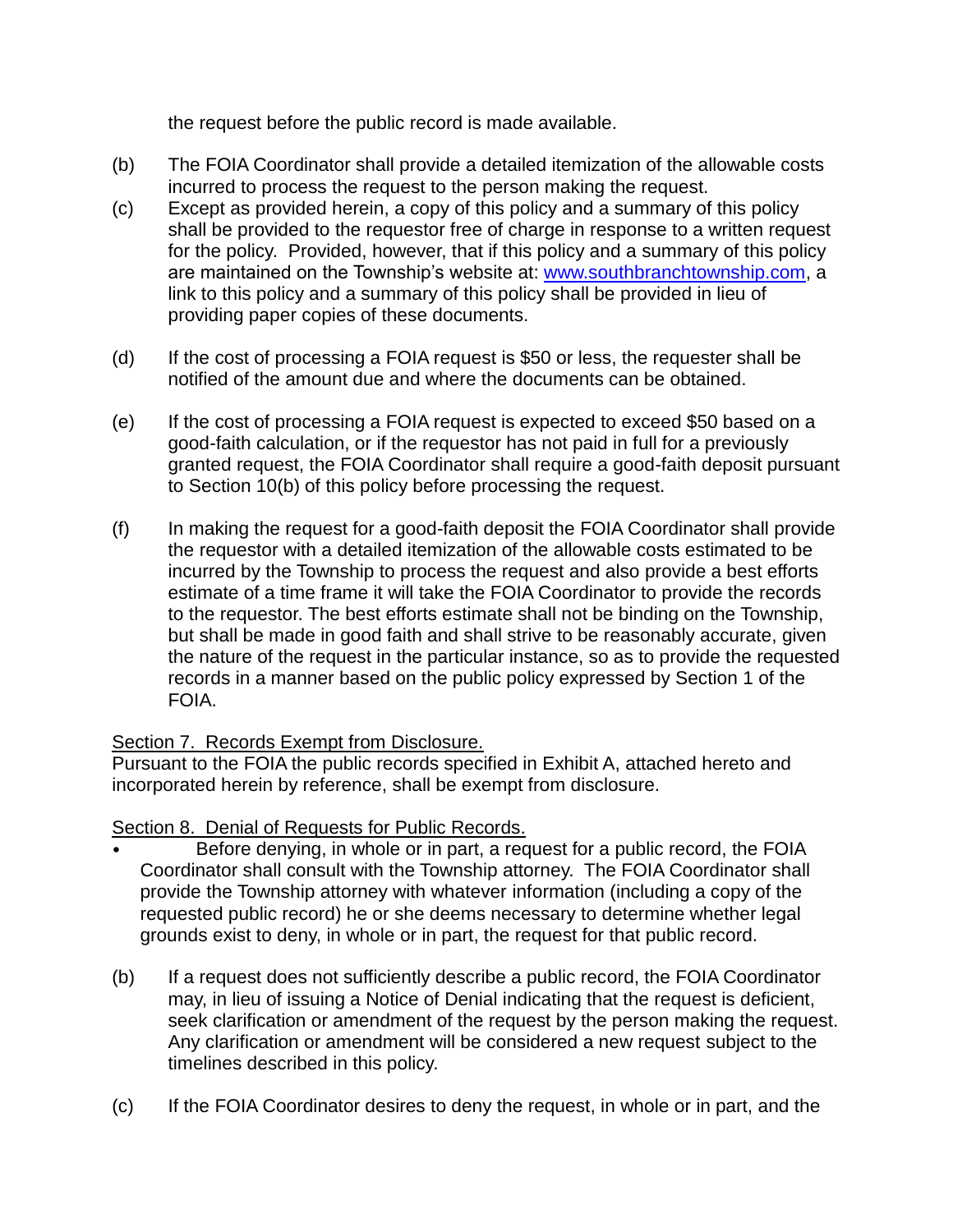Township attorney concludes that legal grounds exist to support that denial, then the FOIA Coordinator shall issue a written notice denying the request for the public record. The written denial notice shall contain the following:

- (i) An explanation of the basis under the FOIA or any other statute for the determination that the public record, or a portion of the public record, is exempt from disclosure, if that is the reason for the denial.
- (ii) A certificate that the public record does not exist under the name given by or as described by the person making the request or by any other name or description reasonably known to the FOIA Coordinator, if that is the reason for the denial.
- (iii) If a separation or deletion is made, a description of the public record or information on the public record that is exempt from disclosure and separated or deleted from the disclosed public record as required by the FOIA, unless that description would reveal the contents of the exempt information and thus defeat the purpose of the exemption.
- (iv) A full explanation of the requesting person's right to do either of the following:
	- (1) File a written appeal with the Township Board, which appeal shall include the word "appeal" in a prominent place on the front page and shall identify the reason or reasons the FOIA Coordinator's denial decision should be reversed.
	- (2) File a lawsuit in circuit court within 180 days after the final decision denying the request which seeks to compel the FOIA Coordinator to disclose the public record requested.
- (v) A notice of the right to receive in a circuit court lawsuit reasonable attorneys' fees, costs, and disbursements if the circuit court determines that the Township has not complied with the FOIA and orders disclosure of all or a portion of the public record requested and of the right to receive compensatory damages and \$1,000.00 in punitive damages if the circuit court determines that the Township has arbitrarily and capriciously violated the FOIA.

# Section 9. Administrative Appeals.

- (a) If the FOIA Coordinator makes a determination to deny all or a portion of a request, the requesting person may submit a written appeal to the Township Board.
- (b) The Township Board is hereby designated the body vested with authority to hear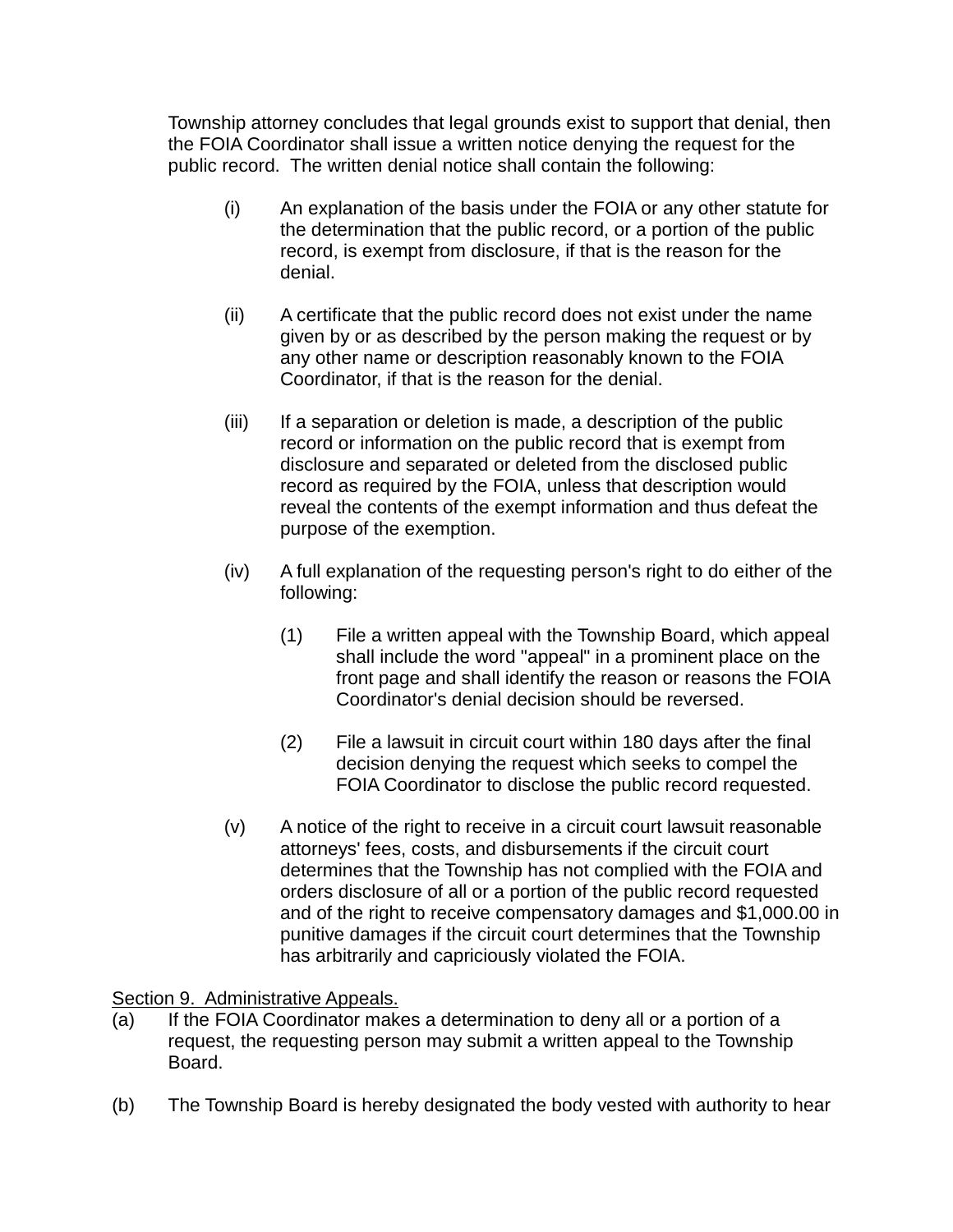and decide appeals from decisions by the FOIA Coordinator denying requests for public records under the FOIA.

- (c) Any appeal of the FOIA Coordinator's decision denying a request for a public record must be filed in writing with the Township Clerk, must state the word "appeal" in a prominent place on the first page of the documents filed, and must identify the reason or reasons the FOIA Coordinator's denial decision should be reversed. The Township FOIA Appeal Form may be used.
- (d) Pursuant to the FOIA, the Township Board is not deemed to have received the appeal until the first regularly scheduled meeting of the Township Board following submission of the written appeal.
- (e) Within ten (10) days after receiving a written appeal, the Township Board shall do one (1) of the following:
	- (i) Reverse the disclosure denial.
	- (ii) Issue a written notice to the person making the disclosure request upholding the disclosure denial.
	- (iii) Reverse the disclosure denial in part and issue a written notice to the person making the disclosure request upholding the disclosure denial in part.
	- (iv) Under unusual circumstances, issue a notice extending for not more than ten (10) business days the period during which the Township Board will respond to the written appeal. The Township Board shall not issue more than one (1) notice of extension for a particular written appeal.
- In deciding an appeal the Township Board shall consider the disclosure request without regard to the FOIA Coordinator's decision and shall determine whether the requested public record should be disclosed, in whole or in part, or whether the public record, in whole or in part, is exempt from disclosure under the FOIA.
- If the Township Board fails to respond to a written appeal or upholds all or a portion of the disclosure denial that is the subject of the written appeal, the requesting person may seek judicial review of the nondisclosure by commencing an action in circuit court within 180 days after the Township Board's final determination to deny the request.
- (h) Whether or not a requestor submitted an appeal of a denial to the Township Board, he or she may file a civil action in the Circuit Court within 180 days after the Township's final determination to deny the request.
- (i) If a court that determines a public record is not exempt from disclosure, it shall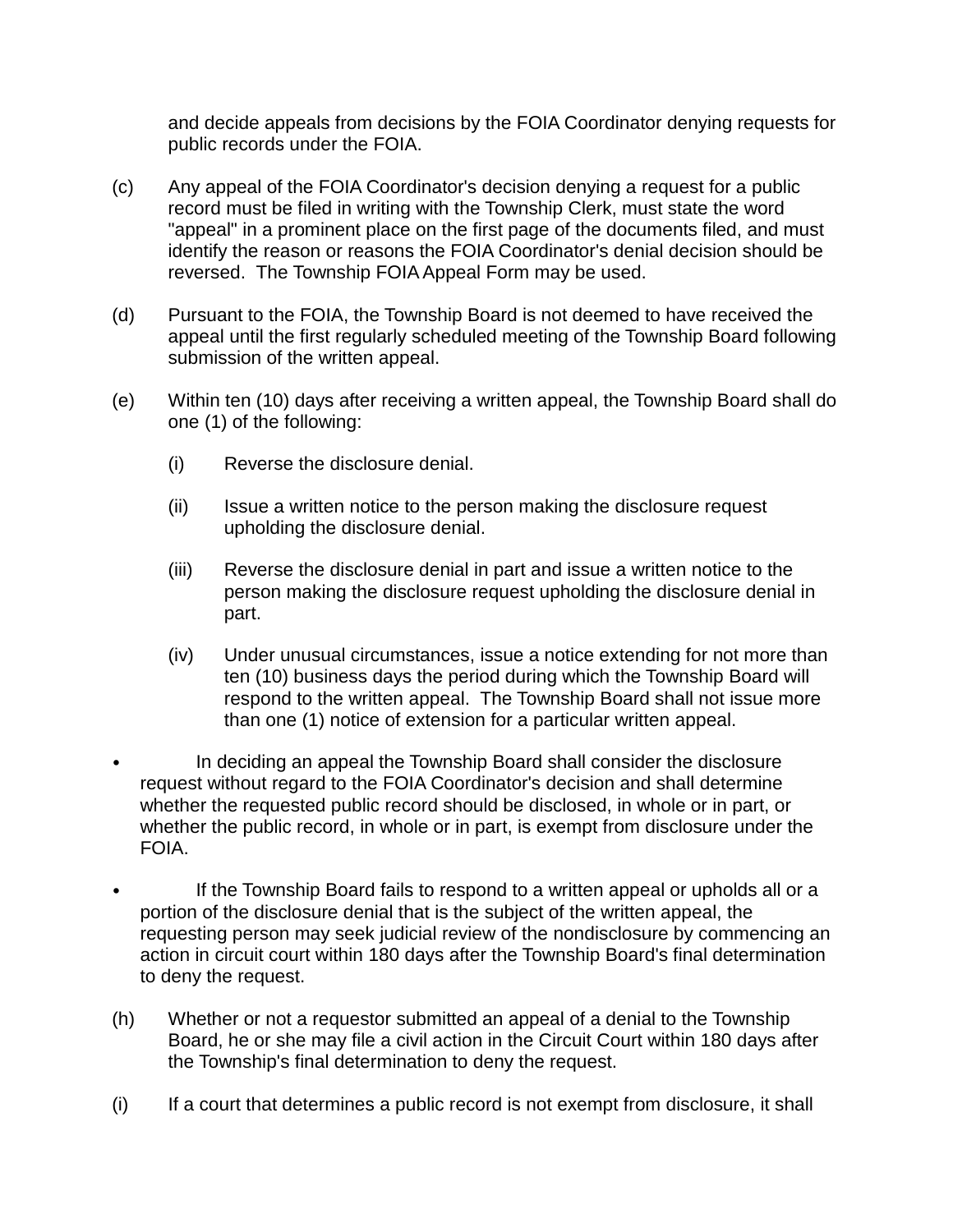order the Township to cease withholding or to produce all or a portion of a public record wrongfully withheld, regardless of the location of the public record. Failure to comply with an order of the court may be punished as contempt of court.

- (j) If a person asserting the right to inspect, copy, or receive a copy of all or a portion of a public record prevails in such an action, the court shall award reasonable attorneys' fees, costs, and disbursements. If the person or Township prevails in part, the court may, in its discretion, award all or an appropriate portion of reasonable attorneys' fees, costs, and disbursements.
- (k) If the court determines that the Township has arbitrarily and capriciously violated this act by refusal or delay in disclosing or providing copies of a public record, the court shall order the Township to pay a civil fine of \$1,000.00, which shall be deposited into the general fund of the state treasury. The court shall award, in addition to any actual or compensatory damages, punitive damages in the amount of \$1,000.00 to the person seeking the right to inspect or receive a copy of a public record. The damages shall not be assessed against an individual, but shall be assessed against the next succeeding public body that is not an individual and that kept or maintained the public record as part of its public function.

## Section 10. Fees.

- (a) The Township Board shall adopt by separate resolution a schedule of fees to be charged in connection with a request to inspect, copy, or receive copies of a public record under the FOIA.
- (b) Good-faith Fee Deposits
	- $(i)$  If the fee estimate is expected to exceed \$50.00 based on a good-faith calculation, the requestor shall be asked to provide a deposit not exceeding one-half of the total estimated fee.
	- (ii) If a request for public records is from a person who has not paid the Township in full for copies of public records made in fulfillment of a previously granted written request, the FOIA Coordinator shall require a deposit of 100% of the estimated processing fee before beginning to search for a public record for any subsequent written request by that person when all of the following conditions exist:

(1) The final fee for the prior written request is not more than 105% of the estimated fee.

(2) The public records made available contained the information sought in the prior written request and remain in the Township's possession.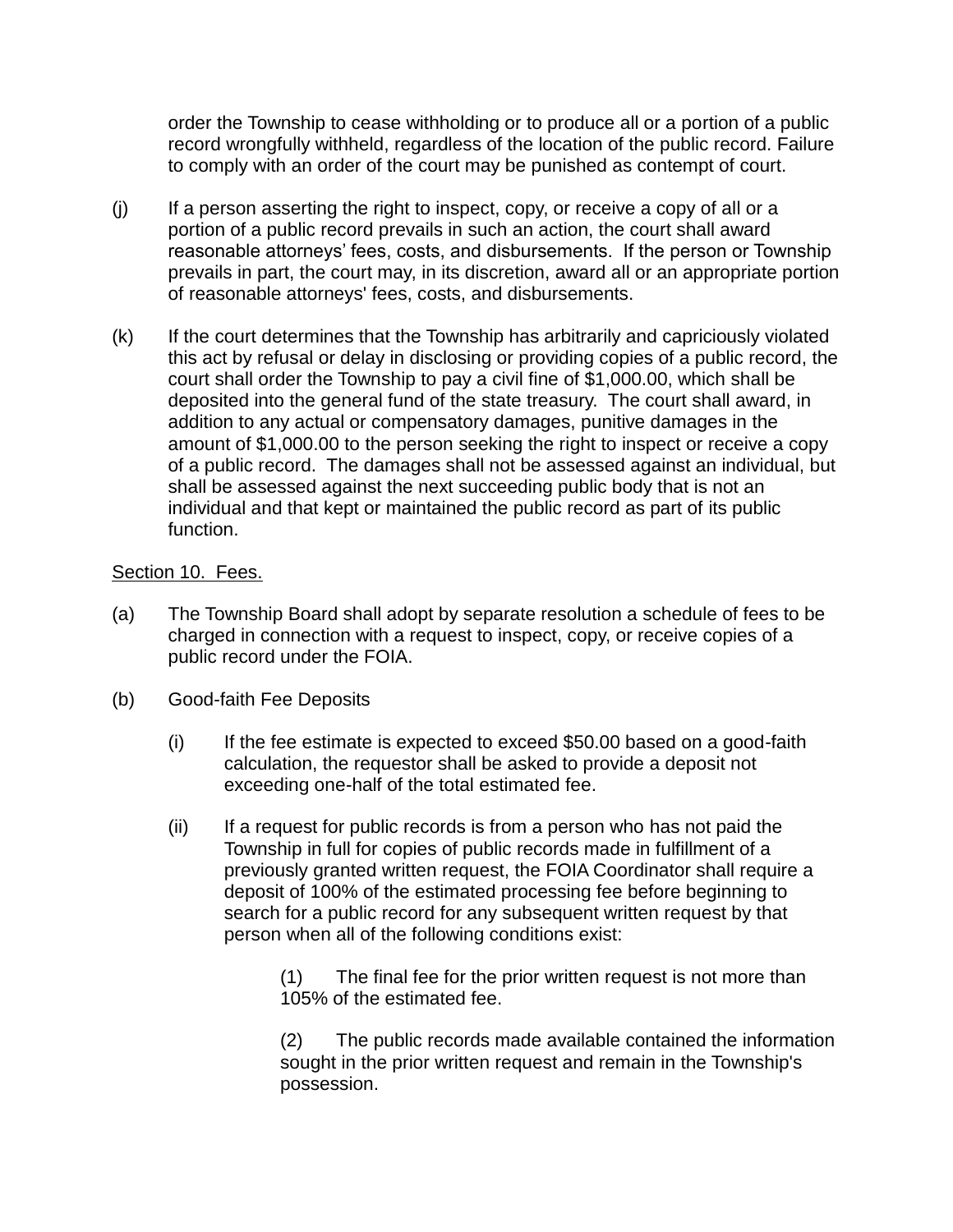(3) The public records were made available to the individual, subject to payment, within the time frame estimated by the Township to provide the records.

(4) Ninety (90) days have passed since the FOIA Coordinator notified the individual in writing that the public records were available for pickup or mailing.

(5) The individual is unable to show proof of prior payment to the Township.

(6) The FOIA Coordinator has calculated a detailed itemization that is the basis for the current written request's increased estimated fee deposit.

(iii) The FOIA Coordinator will not require an increased estimated fee deposit if any of the following apply:

> (1) The person making the request is able to show proof of prior payment in full to the Township.

(2) The Township is subsequently paid in full for the applicable prior written request.

(3) Three hundred sixty five (365) days have passed since the person made the request for which full payment was not remitted to the Township.

- (b) Calculation of Fees. The following costs may be included when calculating the fees associated with processing a FOIA request:
	- (i) Labor costs associated with copying or duplication, which includes making paper copies, making digital copies, or transferring digital public records to non-paper physical media or through the Internet.
	- (ii) Labor costs associated with searching for, locating and examining a requested public record, when failure to charge a fee will result in unreasonably high costs to the Township.
	- (iii) Labor costs associated with a review of a record to separate and delete information exempt from disclosure, when failure to charge a fee will result in unreasonably high costs to the Township.
	- (iv) The cost of copying or duplication, not including labor, of paper copies of public records. This may include the cost for copies of records already on the township's website if you ask for the township to make copies.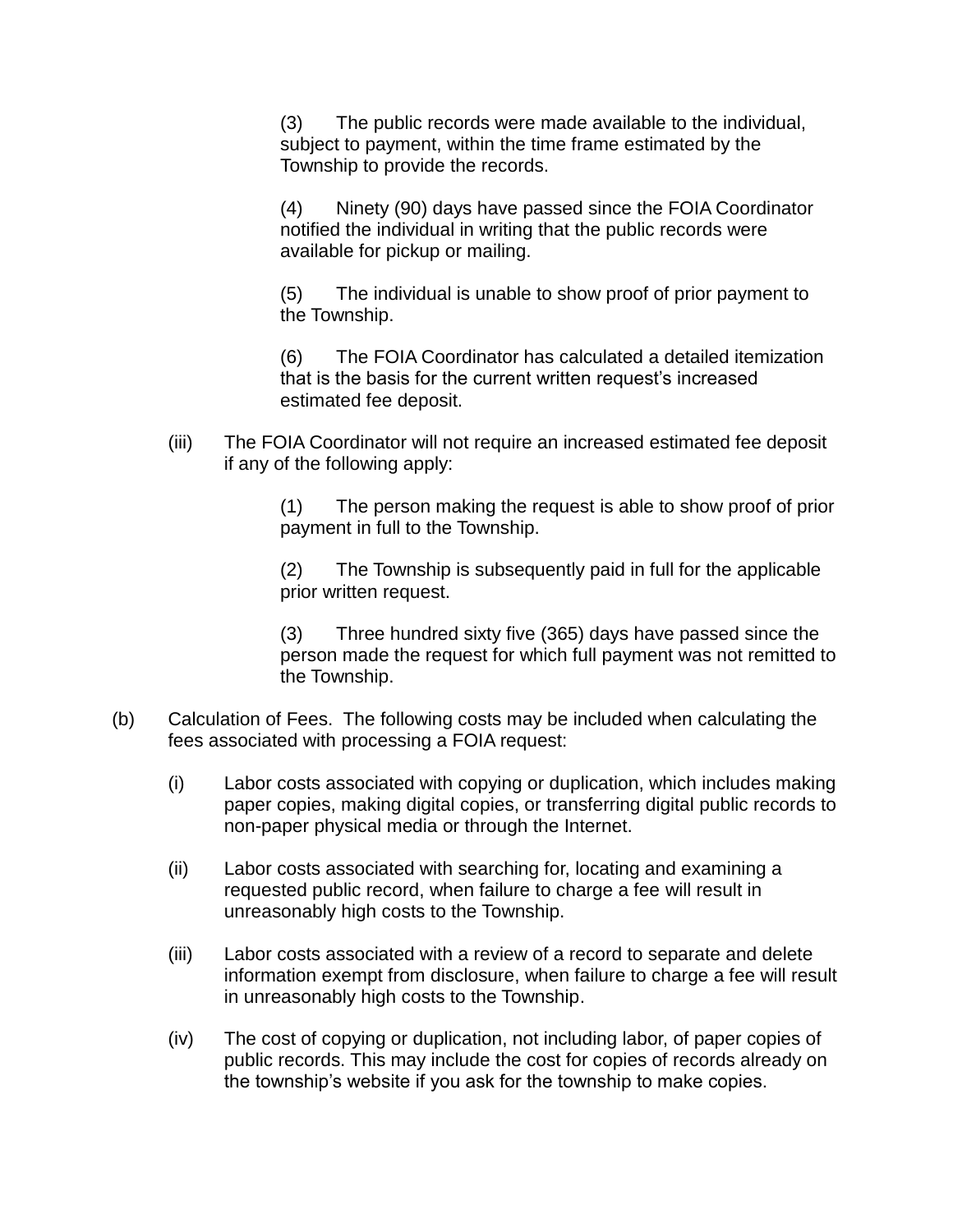- (v) The cost of computer discs, computer tapes or other digital or similar media when the requester asks for records in non-paper physical media. This may include the cost for copies of records already on the township's website if you ask for the township to make copies.
- (vi) The cost to mail or send a public record to a requestor.
- (c) Unreasonably High Costs.
	- (i) Costs for the search, examination review, and deletion and separation of exempt from non-exempt information are "unreasonably high" when they are excessive and beyond the normal or usual amount for those services (Attorney General Opinion 7083 of 2001) compared to the costs of the Township's usual FOIA requests, not compared to the Township's operating budget. (*Bloch v. Davison Community Schools*, Michigan Court of Appeals, Unpublished, April 26, 2011)
	- (ii) The following factors shall be used to determine an unreasonably high cost to the Township:
		- (1) The volume of the public record requested.

(2) The amount of time spent to search for, examine, review and separate exempt from non-exempt information in the record requested.

(3) Whether the public records are from more than one Township department or whether various Township offices are necessary to respond to the request.

(4) The available staffing to respond to the request.

(5) Any other similar factors identified by the FOIA Coordinator in responding to the particular request.

- (d) Labor Costs. When calculating labor costs for the purpose of the FOIA fee these labor costs shall be based on all of the following requirements:
	- (i) All labor costs shall be estimated and charged in 15-minute increments, with all partial time increments rounded down. If the time involved is less than 15 minutes, there shall be no charge for labor costs.
	- (ii) Labor costs shall be charged at the hourly wage of the lowest-paid Township employee capable of doing the work in the specific fee category, regardless of who actually performs the work.
	- (iii) Labor costs shall also include a charge to cover or partially cover the cost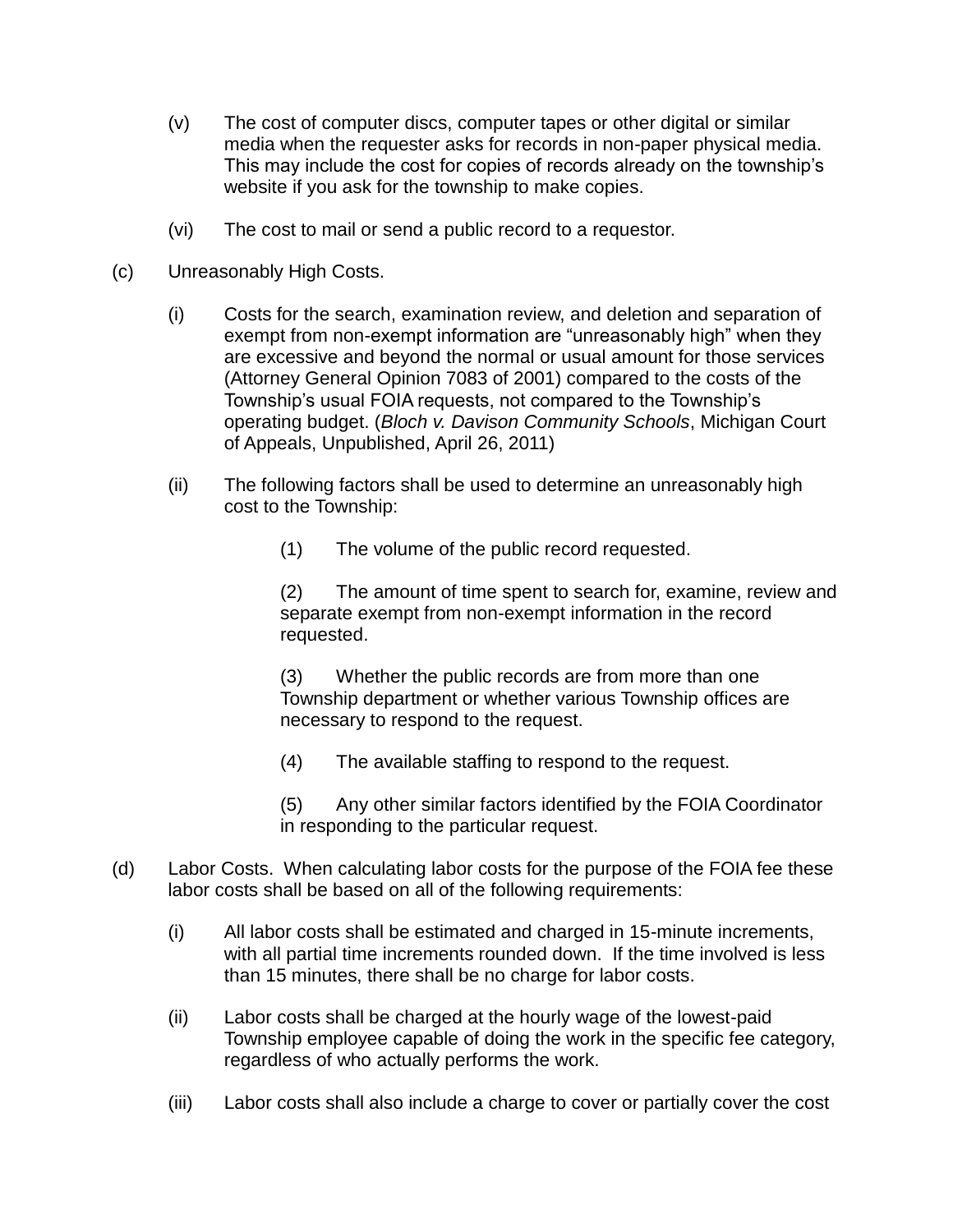of fringe benefits.

- (iv) The Township may add up to 50% to the applicable labor charge amount to cover or partially cover the cost of fringe benefits, but in no case may it exceed the actual cost of fringe benefits.
- (v) Overtime wages shall not be included in labor costs unless agreed to by the requestor; overtime costs shall also not be used to calculate the fringe benefit cost.
- (vi) Contracted labor costs shall be charged at an hourly rate equal to six (6) times the state minimum hourly wage.
- (e) Costs Associated with Non-paper Physical Media. When an individual requests that the public records be provided on a non-paper physical media, the following requirements shall be met and the following costs shall be included when establishing the FOIA fee:
	- (i) Computer disks, computer tapes or other digital or similar media shall be at the actual and most reasonably economical cost for the non-paper media.
	- (ii) This cost shall only be assessed if the Township has the technological capability necessary to provide the public record in the requested nonpaper physical media format.
	- (iii) The Township shall procure any non-paper media and shall not accept media from the requestor in order to ensure integrity of the Township's technology infrastructure.
- (f) Costs of Providing paper Copies. The cost to provide paper copies of public records shall be based on the following requirements:
	- (i) Paper copies of public records made on standard letter  $(8 \times x 11)$  or legal  $(8 \frac{1}{2} \times 14)$  sized paper shall not exceed \$.10 per sheet of paper. Copies for non-standard sized sheets of paper shall reflect the actual cost of reproduction.
	- (ii) The Township shall provide copies of public records using double-sided printing, if it is cost-saving and available.
	- (iii) The cost to mail public records to a requestor shall be based on the following requirements:

(1) The actual cost to mail public records using a reasonably economical and justified means.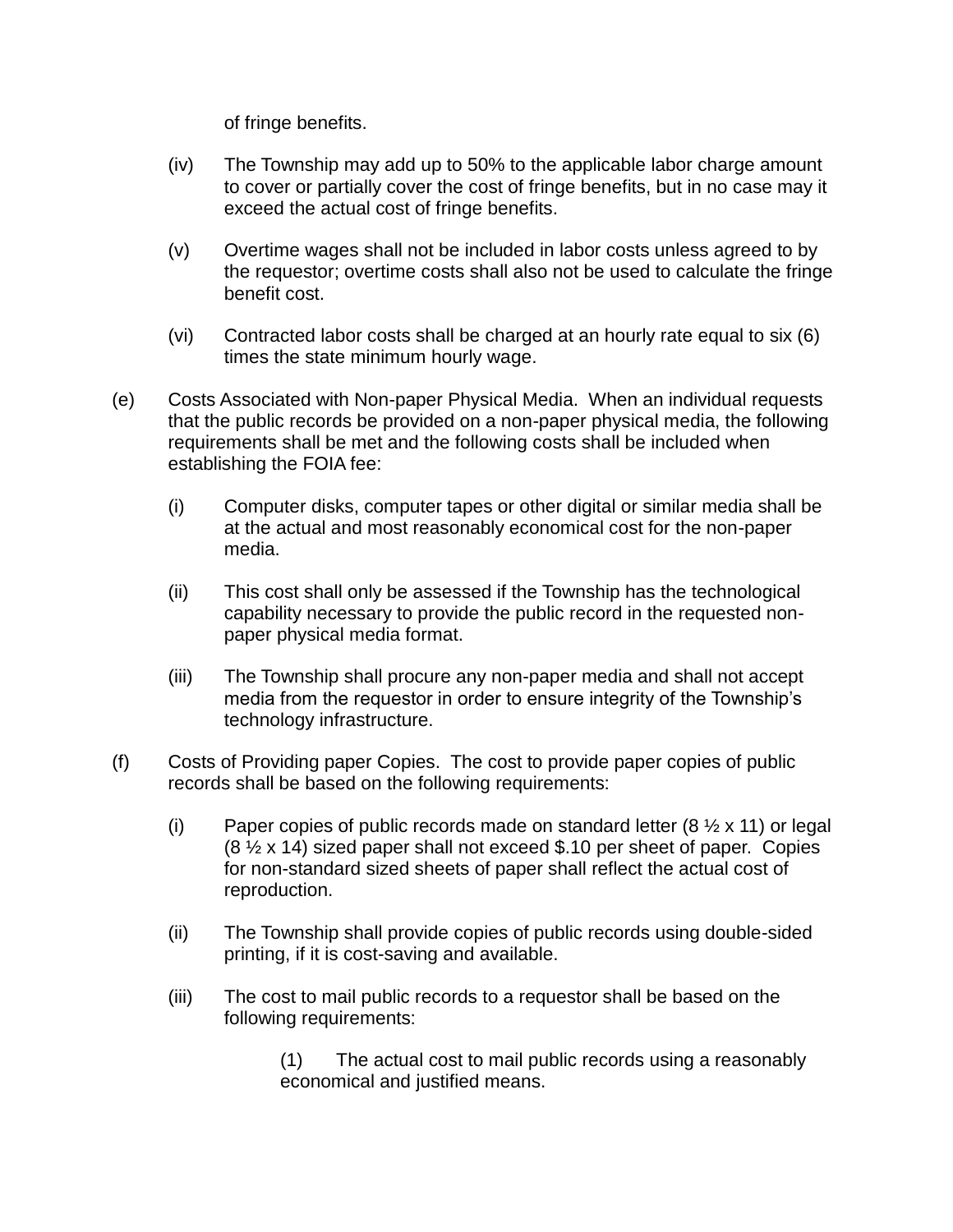(2) The Township may charge for the least expensive form of postal delivery confirmation.

(3) No cost shall be made for expedited shipping or insurance unless specified by the requestor.

- (g) Reduced Fee for Failure to Respond to the FOIA Request Timely. If the FOIA Coordinator does not respond to a written FOIA request in a timely manner, the Township shall:
	- (i) Reduce the labor costs by 5% for each day the Township exceeds the time permitted under FOIA up to a 50% maximum reduction, if any of the following applies:
		- (1) The Township's late response was willful and intentional.

(2) The written request conveyed a request for information within the first 250 words of the body of a letter facsimile, email or email attachment.

(3) The written request included the words, characters, or abbreviations for "freedom of information," "information," "FOIA," "copy" or a recognizable misspelling of such, or legal code reference to MCL 15. 231, et seq. or 1976 Public Act 442 on the front of an envelope or in the subject line of an email, letter or facsimile cover page.

- (ii) Fully note the charge reduction in the Detailed Itemization of Costs Form.
- (h) Waiver of FOIA Fees. The cost of the search for and copying of a public record may be waived or reduced if in the sole judgment of the FOIA Coordinator a waiver or reduced fee is in the public interest because it can be considered as primarily benefitting the general public. The Township Board may identify specific records or types of records it deems should be made available for no charge or at a reduced cost.
- (i) Discounted FOIA Fees.
	- (a) Indigence.

(1) The FOIA Coordinator shall discount the first \$20.00 of the FOIA fee if the person requesting a public record submits an affidavit stating that they are one (1) of the following:

- (A) Indigent and receiving specific public assistance.
- (B) If not receiving public assistance, stating facts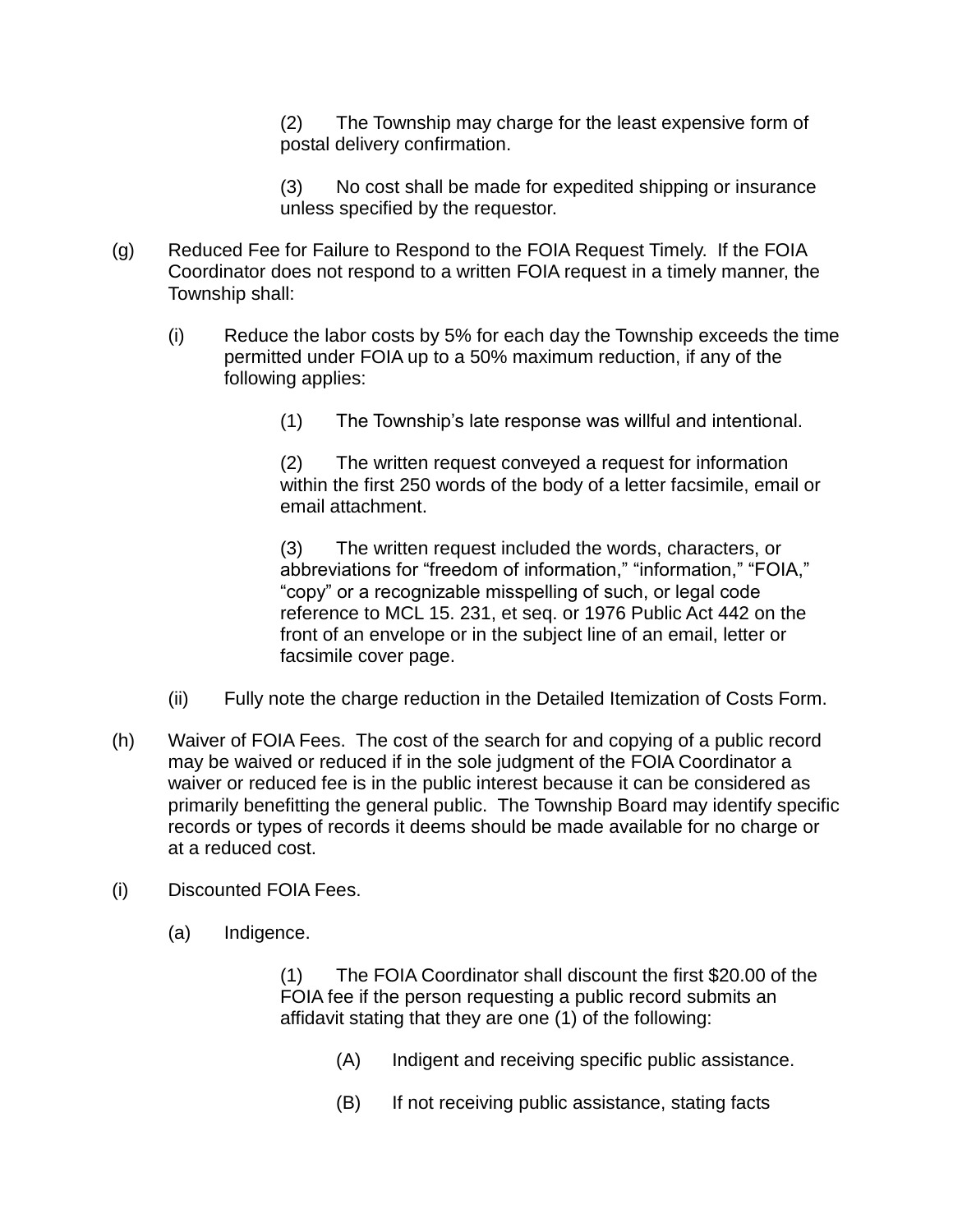demonstrating an inability to pay because of indigence.

(2) An individual is not eligible to receive the discounted fee any of the following apply:

> (A) The requestor has previously received discounted copies of public records from the Township twice during the calendar year.

(B) The individual requests information in connection with other persons who are offering or providing payment to make the request.

(3) The FOIA Coordinator may make a Fee Waiver Affidavit Form available for use by the public.

- (b) Nonprofit organization advocating for developmentally disabled or mentally ill individuals. The FOIA Coordinator shall discount the first \$20.00 of the processing fee for a request from a nonprofit organization formally designated by the state to carry out activities under subtitle C of the federal developmental disabilities assistance and bill of rights act of 2000, Public Law 106-402, and the protection and advocacy for individuals with mental illness act, Public Law 99-319, or their successors, if the request meets all of the following requirements:
	- (1) It is made directly on behalf of the organization or its clients.

(2) It is made for a reason wholly consistent with the mission and provisions of those laws under section 931 of the mental health code, 1974 PA 258, MCL 330.1931.

(3) It is accompanied by documentation of its designation by the state, if requested by the FOIA Coordinator.

(j) FOIA Fees Not Applicable for Sale of Public Records. The fees authorized by this section shall not apply to public records prepared under an act or statute specifically authorizing the sale of those public records to the public, or if the amount of the fee for providing a copy of the public record is otherwise specifically provided by a state statute or by separate resolution or ordinance of the township.

## Section 11. Appeal of Excessive Fee Decision.

(a) If a requestor believes that the fee charged by the Township to process a FOIA request exceeds the amount permitted by state law or under this policy, he or she must first appeal to the Township Board by submitting a written appeal for a fee reduction to the Township Clerk.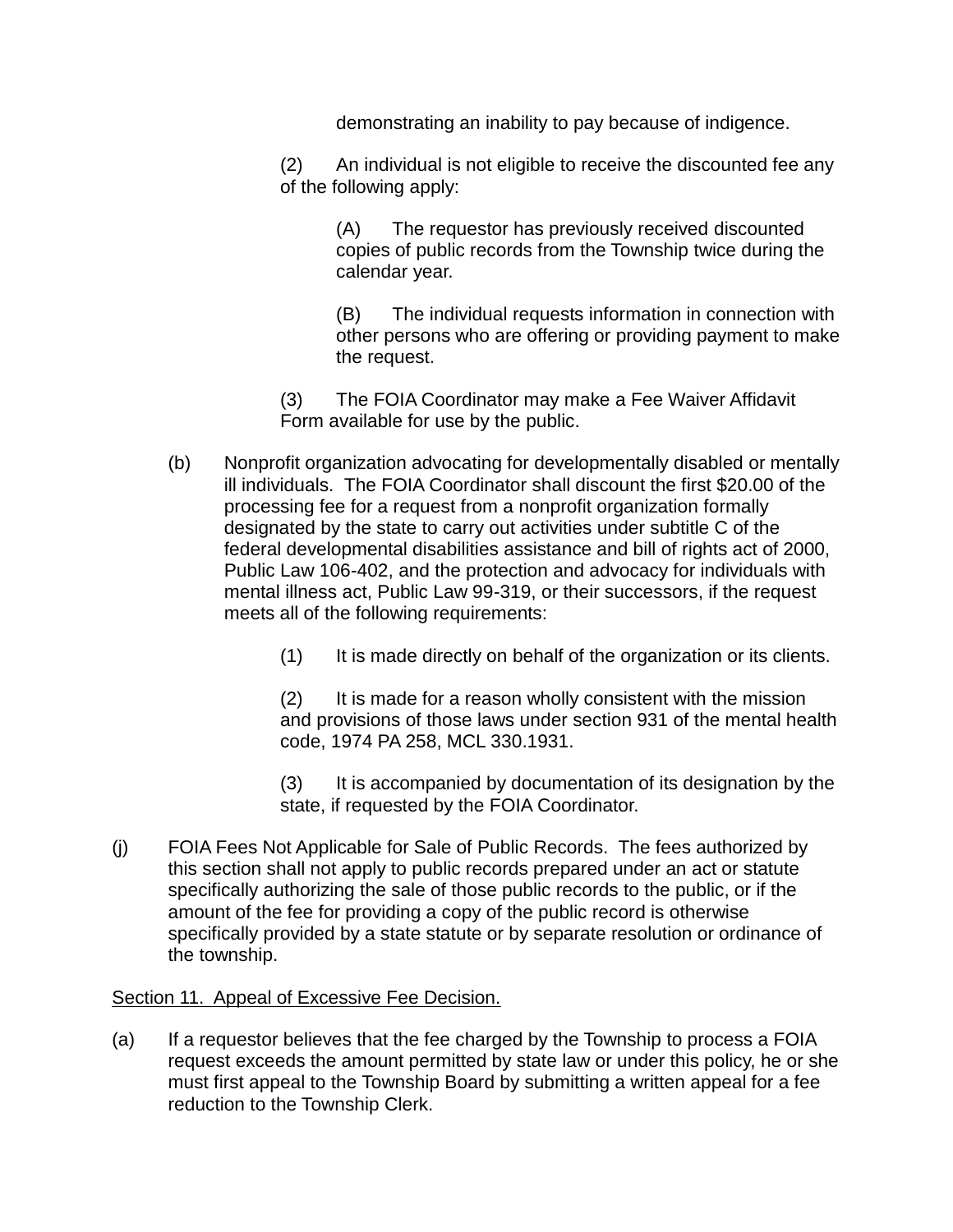- (b) The appeal must be in writing, specifically state the word "appeal" and identify how the required fee exceeds the amount permitted. The Township FOIA Appeal Form (To Appeal an Excess Fee) may be used.
- (c) The Township Board is not considered to have received a written appeal until the first regularly scheduled Township Board meeting following submission of the written appeal.
- (d) Within 10 business days after receiving the appeal, the Township Board will respond in writing by doing one of the following:
	- (i) Waiving the fee.
	- (ii) Reducing the fee and issuing a written determination indicating the specific basis that supports the remaining fee.
	- (iii) Upholding the fee and issuing a written determination indicating the specific basis that supports the required fee.
	- (iv) Issuing a notice detailing the reason or reasons for extending for not more than 10 business days the period during which the Township Board will respond to the written appeal. The Township Board shall not issue more than 1 notice of extension for a particular written appeal.
- (e) Where the Township Board reduces or upholds the fee, the determination must include a certification from the Township Board that the statements in the determination are accurate and that the reduced fee amount complies with its publicly available FOIA policy and Section 4 of the FOIA.
- (f) Within 45 days after receiving notice of the Township Board's determination of an appeal, the requesting person may commence a civil action in the County Circuit Court for a fee reduction.
- (g) If a civil action is commenced against the Township for an excess fee, the Township is not obligated to complete the processing of the written request for the public record at issue until the court resolves the fee dispute.
- (h) An action shall not be filed in circuit court unless one of the following applies:
	- (i) The Township does not provide for appeals of fees.
	- (ii) The Township Board failed to respond to a written appeal as required.
	- (iii) The Township Board issued a determination to a written appeal.
- (i) If a court determines that the Township required a fee that exceeds the amount